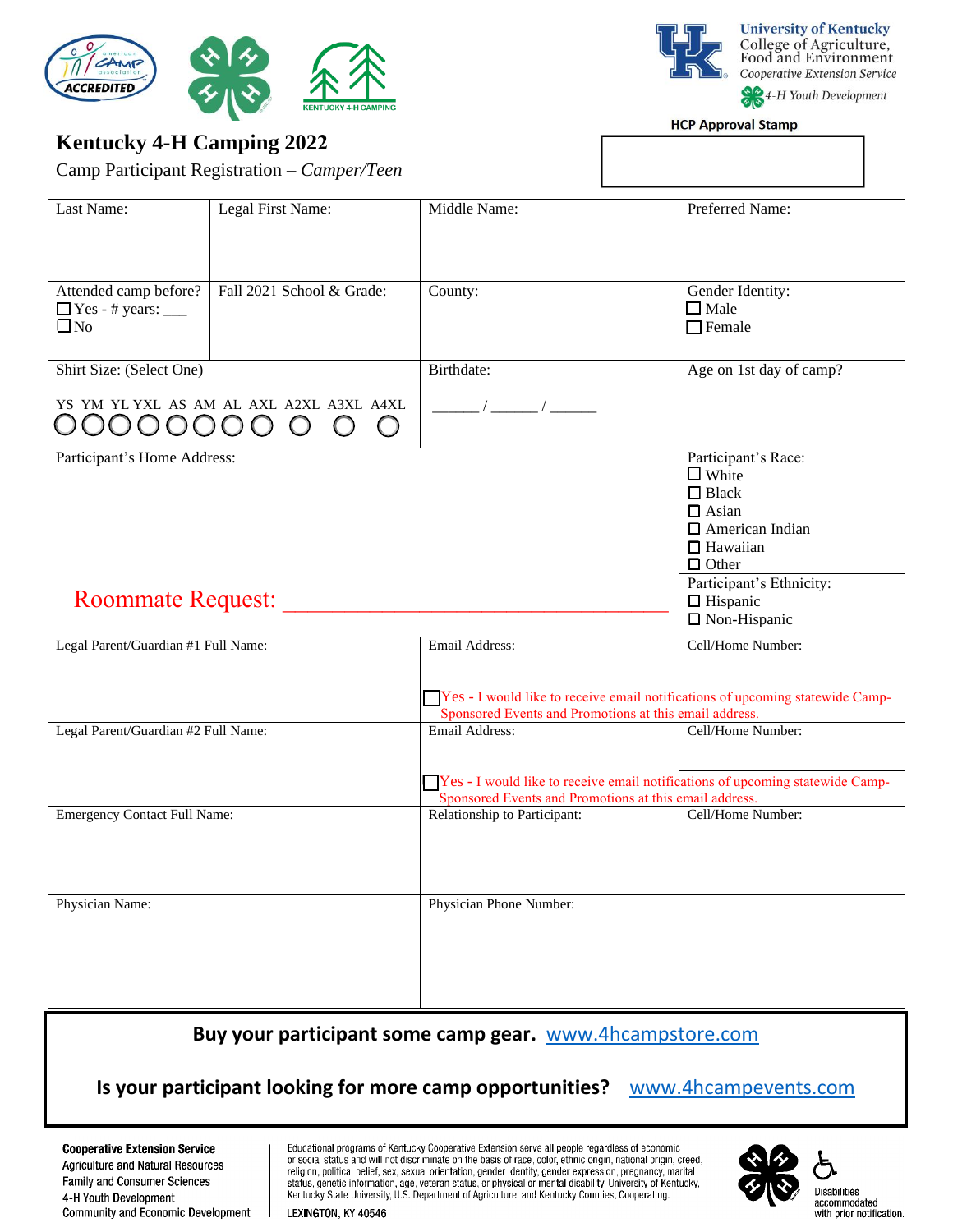## PARTICIPANT NAME:



Is the camp participant up to date on immunizations as outlined by Kentucky law required for enrollment in public, private, or home school, based upon the grade the participant will be enrolled for the upcoming school year? ❑ YES

❑ NO *(If marked NO, check with your 4-H Agent for a waiver of liability form.)*

Does the participant have health insurance coverage?

❑ YES *(Insert a JPEG or PNG file – front and back – of the insurance card in the boxes below.*

❑ NO *(No worries! The camp provides excess medical insurance coverage in the event of injuries or illnesses.)*

# FRONT OF INSURANCE CARD  $\parallel$  BACK OF INSURANCE CARD

What is **specific** information about your camp participant which the staff should be made aware of to provide a better camp experience for the camp participant? **List all** specific items that the participant is provided at home or school to have a successful experience.

**Behavioral (i.e., mental, emotional, physical)**

**Medical (i.e., asthma, autism, sleepwalker, braces, glasses)**

**Dietary (i.e., vegetarian, gluten intolerant, does not eat pork, sensitive to dairy, picky eater)**

**Other accommodations or important details (use additional sheet of paper if needed):**



LEXINGTON, KY 40546